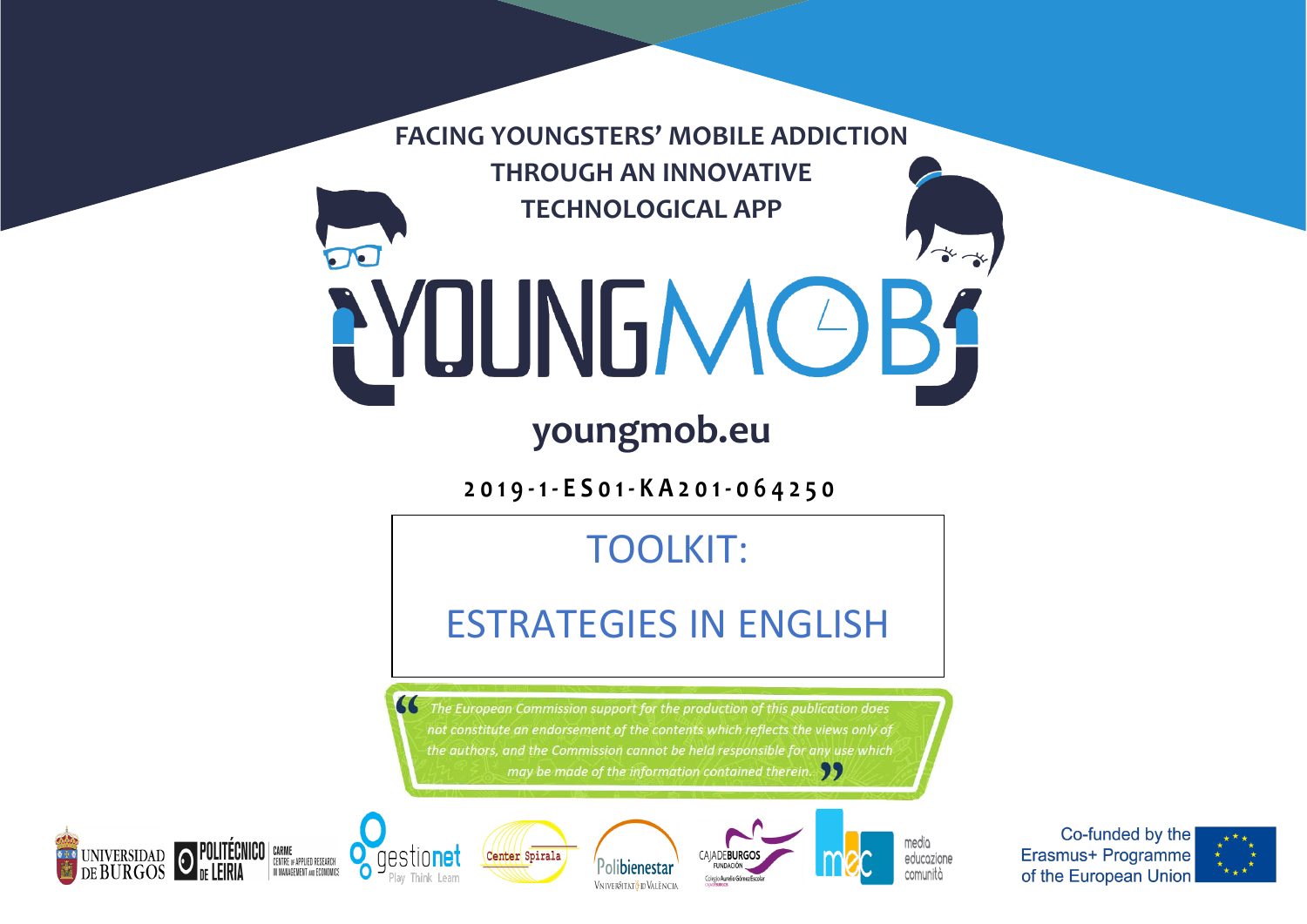# **ENGLISH**

#### **GREEN PROFILE-No risk of addiction**

#### **YELLOW PROFILE - Potential risk of addiction**

### **RED PROFILE - High risk of addiction**

| <b>PROACTIVE ATTITUDE</b>                                                                                                                               | <b>PREVENTIVE ATTITUDE</b>                                                                                                     | <b>HEALING ATTITUDE</b>                                                                                              |
|---------------------------------------------------------------------------------------------------------------------------------------------------------|--------------------------------------------------------------------------------------------------------------------------------|----------------------------------------------------------------------------------------------------------------------|
| Don't waste your time and remember to turn off<br>notifications.                                                                                        | Don't waste your time and remember to turn off<br>notifications.                                                               | Don't waste your time and remember to turn<br>off notifications.                                                     |
| rest too.                                                                                                                                               | Don't forget to turn off your phone at night, it needs Don't forget to turn off your phone at night, it needs rest<br>too.     | Don't forget to turn off your phone at night, it<br>needs rest too.                                                  |
| When it's time to eat, charge your phone - it needs<br>to be fed too!                                                                                   | When it's time to eat, charge your phone - it needs to be<br>fed too!                                                          | When it's time to eat, charge your phone - it<br>needs to be fed too!                                                |
|                                                                                                                                                         | When you are outdoors, do you mainly pay attention to<br>the physical environment around you or to your mobile<br>phone?       | Use your mobile phone only when it is safe<br>to do so.                                                              |
| When you are on the street, observe what is going<br>on around you (nature, colours, the sound of<br>birds), there are always new things to appreciate. | Use your mobile phone efficiently to organise your time<br>away from home.                                                     | Organise your free time with the help of<br>your mobile phone.                                                       |
| Think about the benefits of time spent indoors and<br>outdoors offline.                                                                                 | Would you say it is wise to use a mobile phone when you<br>could endanger someone?                                             | Use your mobile phone only when you are<br>not endangering anyone else.                                              |
| Have you noticed that accidents sometimes occur<br>due to risky mobile phone use?                                                                       | When walking along a busy street, use your mobile phone<br>only when necessary, e.g. to take pictures of your<br>surroundings. | While walking on the street (in heavy traffic),<br>do not use your mobile phone.                                     |
|                                                                                                                                                         | Do you lose sleep when you are with your friends or family<br>to spend time on your mobile phone?                              | While taking a selfie, pay attention not to<br>put yourself in danger.                                               |
| When walking along a busy street, it pays to pay<br>attention to your surroundings.                                                                     | Are your results at school being affected by the time you<br>spend on your mobile phone? Turn off your phone and<br>focus.     | Do you have difficulties in maintaining<br>relationships because you pay too much<br>attention to your mobile phone? |
| Invite your friends or family to an activity and<br>ignore your mobile phone.                                                                           | What kind of physical exercise do you do, especially when<br>you spend a lot of time on your mobile phone?                     | Don't use your mobile phone while studying,<br>it will help you pass your exams.                                     |
| Imagine what you could do if you didn't spend so<br>much time on your mobile phone.                                                                     | Do you eat normally when you use your mobile phone?                                                                            | Exercise regularly instead of using your<br>mobile phone.                                                            |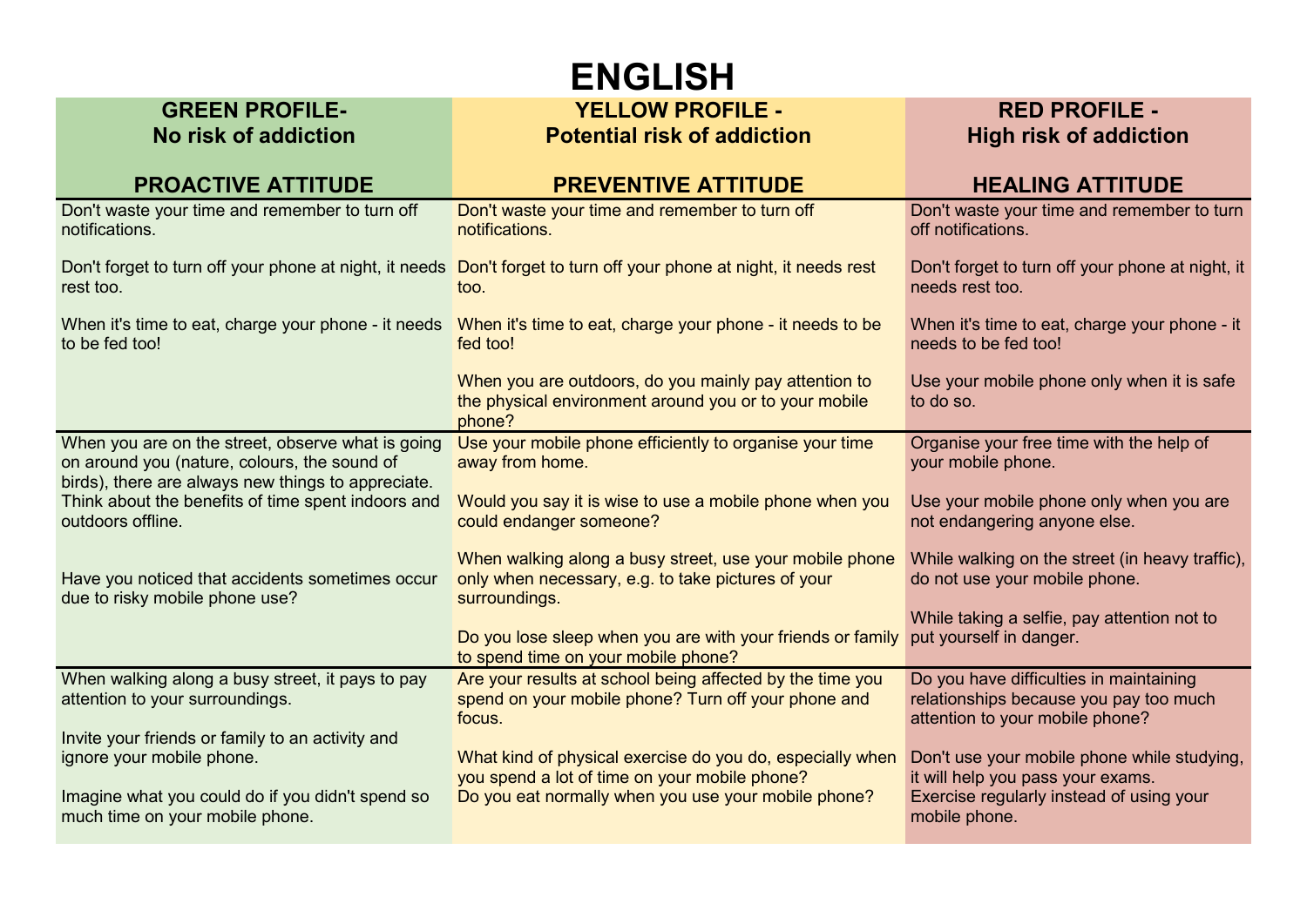|                                                                                                                 | Are you fully focused on doing your physical exercises,<br>without using your mobile phone?                                                              | Try not to skip meals when using your<br>mobile phone (especially when you are<br>home alone).                                                                                                                              |
|-----------------------------------------------------------------------------------------------------------------|----------------------------------------------------------------------------------------------------------------------------------------------------------|-----------------------------------------------------------------------------------------------------------------------------------------------------------------------------------------------------------------------------|
| Try to do some physical exercise, you will feel<br>more energetic.                                              | This weekend I encourage you to do sport with family or<br>friends - enjoy the weekend!                                                                  | Don't focus on your mobile phone while<br>doing physical activities.                                                                                                                                                        |
| A regular diet and habits will help you feel good.                                                              | See how much time you have spent in front of a screen<br>today.                                                                                          | You are the master of your time. You control<br>your mobile and not the other way around.                                                                                                                                   |
| Physical activity is very important for your<br>development.                                                    | Have you ever felt pain in your eyes or muscles? Try to<br>reduce your time on your mobile phone.<br>Do you do relaxation exercises?                     | The mobile phone should not be a priority<br>for you. You have other things that are<br>probably more important.<br>Don't get carried away by your mobile<br>phone and put the brakes on it before you<br>get into trouble. |
| This weekend, encourage your family to take a<br>walk in nature.                                                | Do you encourage family or friends to join you in your<br>physical activities?                                                                           | Dependence on anything, including mobile<br>phones, is unhealthy.                                                                                                                                                           |
| Pay attention to your mind, to what you think.                                                                  | Would you say it is good to use a mobile phone "just"<br>because"?                                                                                       | Lack of physical activity indicates an<br>inactive lifestyle.                                                                                                                                                               |
| Encourage your family and friends to be active.                                                                 | Do you feel obliged to reply to messages immediately? It<br>is not necessary to reply immediately.                                                       | Try to use your mobile phone when you<br>have a clear purpose for using it.                                                                                                                                                 |
|                                                                                                                 | Try not to use your mobile phone for longer than you<br>originally intended.                                                                             | Reply to mobile phone messages when you<br>find the right moment.                                                                                                                                                           |
| It is important that you have, as far as possible,<br>time for yourself when the mobile phone is not<br>needed. | It is important that you get a good night's sleep, without<br>unnecessary distractions such as using your mobile<br>phone at night.                      | Do not use the mobile phone for longer than<br>initially planned.                                                                                                                                                           |
| to you and what you can do.                                                                                     | It is important to distinguish what is most important Try to use the Internet with your mobile phone only when<br>there is an important reason to do so. | If you happen to use your mobile phone at<br>night, do so very exceptionally.                                                                                                                                               |
| Quality time off fills you with a lot of energy.                                                                | Think of all the joys - apart from the mobile phone - you<br>can have in the morning.                                                                    | Don't surf the Internet with your mobile<br>phone for no reason.                                                                                                                                                            |
|                                                                                                                 | Do you think it would be convenient to spend all your free<br>time on your mobile phone?                                                                 | Don't look at your mobile phone as soon as<br>you get up, try to take at least 1 hour to do<br>SO.                                                                                                                          |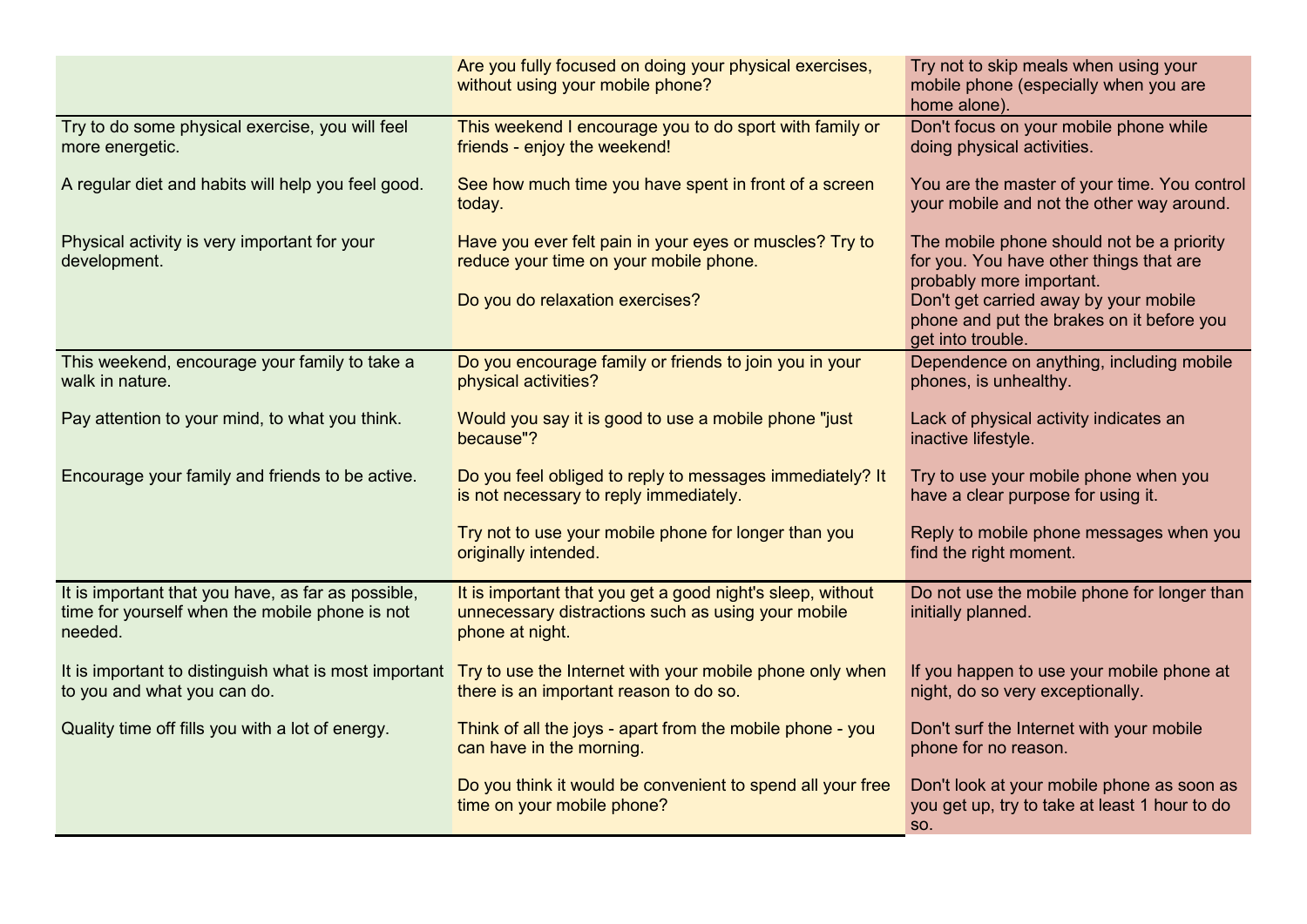| Getting a good night's sleep helps you rest your<br>brain for school and other tasks.                                                 | Clean up your apps: think about which ones you use the<br>least and delete them. This way you will avoid receiving<br>notifications that do not interest you.                                                                                                                                                                                                  | Don't spend most of your free time playing<br>with your mobile phone.                                                                                                                                                    |
|---------------------------------------------------------------------------------------------------------------------------------------|----------------------------------------------------------------------------------------------------------------------------------------------------------------------------------------------------------------------------------------------------------------------------------------------------------------------------------------------------------------|--------------------------------------------------------------------------------------------------------------------------------------------------------------------------------------------------------------------------|
| Use the free time you have during the day in a<br>reflective way.<br>Enjoy the morning by being aware of your<br>surroundings.        | Turn off notifications, especially when you need to<br>concentrate on something and your phone can be a<br>distraction. Also do this at night when you go to sleep.<br>If you need to concentrate on a particular task, silence<br>your mobile phone and put it in a drawer while you are<br>doing it and until you have completed an important part of<br>it. | Set your own timetable for mobile phone<br>use: preferably not in class, at night, or with<br>your friends and family.<br>Limit the times when you look at your<br>mobile phone, play games or check social<br>networks. |
|                                                                                                                                       | Think of "mobile-free" places, such as the bathroom or<br>bedroom.                                                                                                                                                                                                                                                                                             | Try to look at your mobile phone after<br>meals, when you have finished.                                                                                                                                                 |
| You are doing very well, are you encouraged to<br>maintain or reduce the time you spend on your<br>mobile phone over the next 3 days? | Use your mobile in the right way, you'll get more out of<br>your time and enjoy life more.                                                                                                                                                                                                                                                                     | Don't take your mobile phone into the<br>bathroom or bedroom.                                                                                                                                                            |
| The time you spend with your colleagues, friends<br>and family is of high quality without distractions.                               | You check your mobile phone every 5 minutes, can't wait<br>for an hour or more?                                                                                                                                                                                                                                                                                | Putting the mobile phone in a drawer or<br>leaving it in another room to charge can<br>help reduce the anxiety of wanting to<br>consult it.                                                                              |
| During meals, it is worth taking the time to talk to<br>the family.                                                                   | I challenge you not to use your mobile phone for more<br>than 2 hours this week, can you do it?                                                                                                                                                                                                                                                                | Don't check your mobile phone every 5<br>minutes, check it every hour or more.                                                                                                                                           |
|                                                                                                                                       | A little reading before bedtime will help you rest.                                                                                                                                                                                                                                                                                                            | Progressively reduce your mobile phone<br>use. Your new goal for today is to use your<br>mobile phone 30 minutes less.                                                                                                   |
| Own your time and use it for non-mobile activities.                                                                                   | Encourage your family to spend some fun time playing a<br>board or card game.                                                                                                                                                                                                                                                                                  | Don't use your mobile phone for more than<br>2 hours this week, you can do it!                                                                                                                                           |
| Congratulations! You have used your mobile<br>phone for an average of XX hours/minutes.                                               | Create your mobile-free day.                                                                                                                                                                                                                                                                                                                                   | Encourage a friend or sibling to use their<br>mobile phone less like you - it's easier with<br>friends!                                                                                                                  |
| Well done! You don't use your mobile phone<br>much.                                                                                   | Do not use your mobile phone in the first 30 minutes of<br>the day.                                                                                                                                                                                                                                                                                            | I challenge you to use your mobile phone 2<br>hours less this week.                                                                                                                                                      |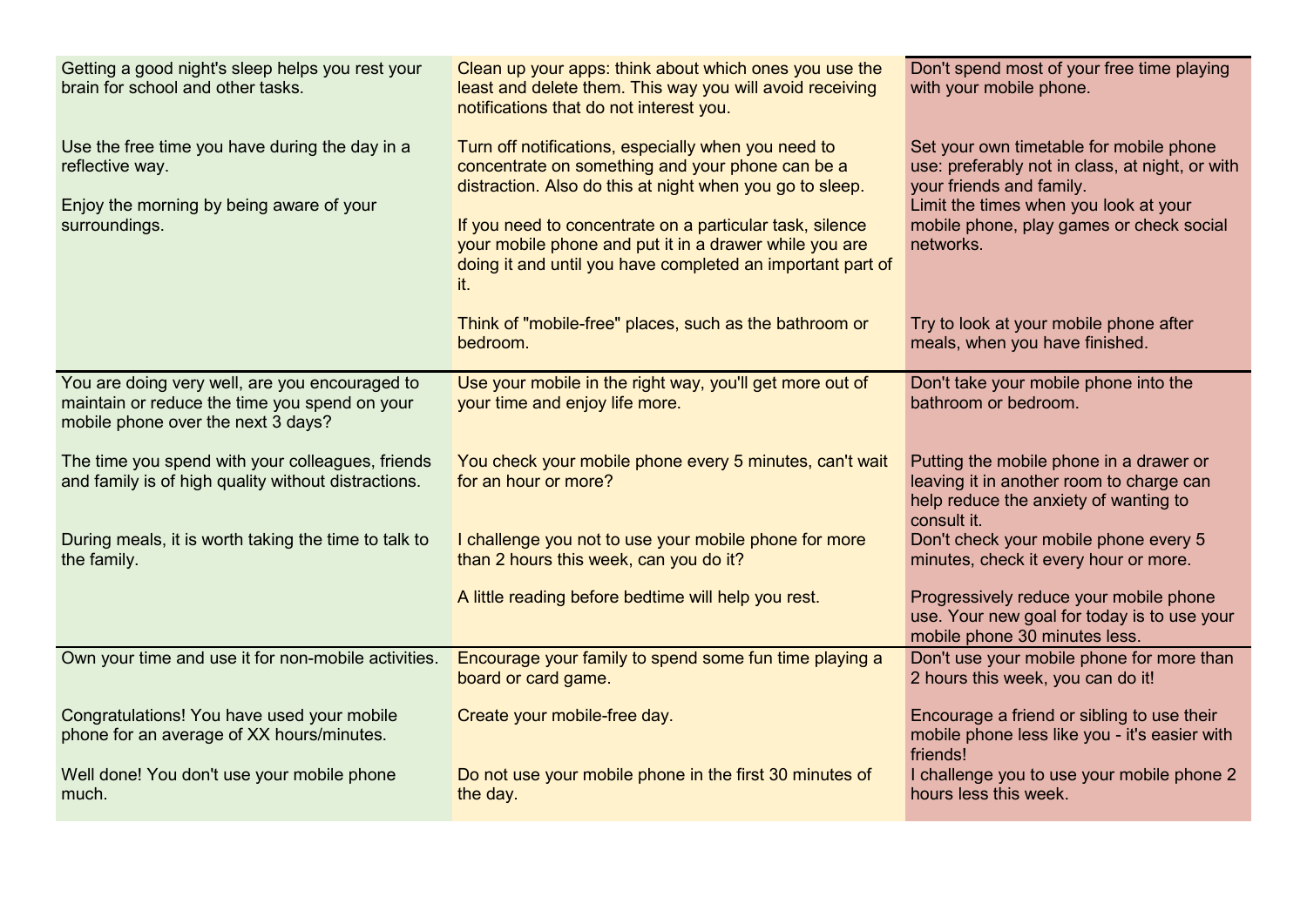|                                                                                                                                 | In what situations do you forget your mobile phone?                                                                          | Celebrate your achievements and give<br>yourself a reward, a movie with popcorn, a<br>hamburger for dinner                                                                    |
|---------------------------------------------------------------------------------------------------------------------------------|------------------------------------------------------------------------------------------------------------------------------|-------------------------------------------------------------------------------------------------------------------------------------------------------------------------------|
| After dinner, read a book, you'll rest much better!                                                                             | How much time do you spend on your mobile phone<br>without doing anything relevant?                                          | Evaluate your progress to maintain your<br>willpower and make all this work count for<br>something.                                                                           |
| Do you have any plans for Friday? A bike ride or a<br>game of basketball with your friends is always fun!                       | What are your hobbies? Try to find out in which hobby the<br>mobile phone can be most useful.                                | Discover a new activity that does not require<br>the use of a mobile phone (e.g. sports,<br>drawing, reading, meeting friends).                                               |
| Today, instead of playing with your mobile phone,<br>try to make someone close to you happy without<br>using your mobile phone! | Use mobile apps to find your own interests.                                                                                  | If your mobile phone is your best friend, you<br>run the risk of being alone when you need<br>help.<br>Make the most of your time, don't waste it<br>using your mobile phone. |
| With your hobbies you strengthen your physical<br>and mental capacities. It is important to diversify<br>your activities.       | Don't you think it's problematic if you use your mobile<br>phone to do all the calculations at school?                       | Use your mobile phone effectively to pursue<br>your hobbies.                                                                                                                  |
| Discovering your true interests is the best<br>guarantee for making the right decisions about<br>further studies.               | Use your mobile phone effectively to develop and improve<br>relationships with your peers.                                   | Use available applications to help you find<br>your true interests.                                                                                                           |
| Try to pay attention to information that will support<br>you in your daily life.                                                | The best way to preserve memories is to use your<br>memory, not your mobile phone.                                           | Try to distinguish between important and<br>unnecessary information while using your<br>mobile phone.                                                                         |
|                                                                                                                                 |                                                                                                                              | Use your mobile phone to communicate<br>with colleagues with whom you would like to<br>work on school projects.                                                               |
| Developing social relationships with your peers is<br>a very important experience.                                              | Use your mobile phone to learn, search for information or<br>research a topic.                                               | Don't use your mobile phone as a substitute<br>for your memory.                                                                                                               |
| to strengthen the memory, to keep the brain in<br>shape.                                                                        | In today's technological society, it is very important Think of your ability to calculate, but without your mobile<br>phone. | When doing tasks that require great<br>concentration, do not use your mobile<br>phone.                                                                                        |
| Strong concentration will help you solve many<br>school and other challenges.                                                   | Do you enjoy living with people of different ethnicities and<br>cultures?                                                    | Don't use your mobile phone while doing<br>school work.                                                                                                                       |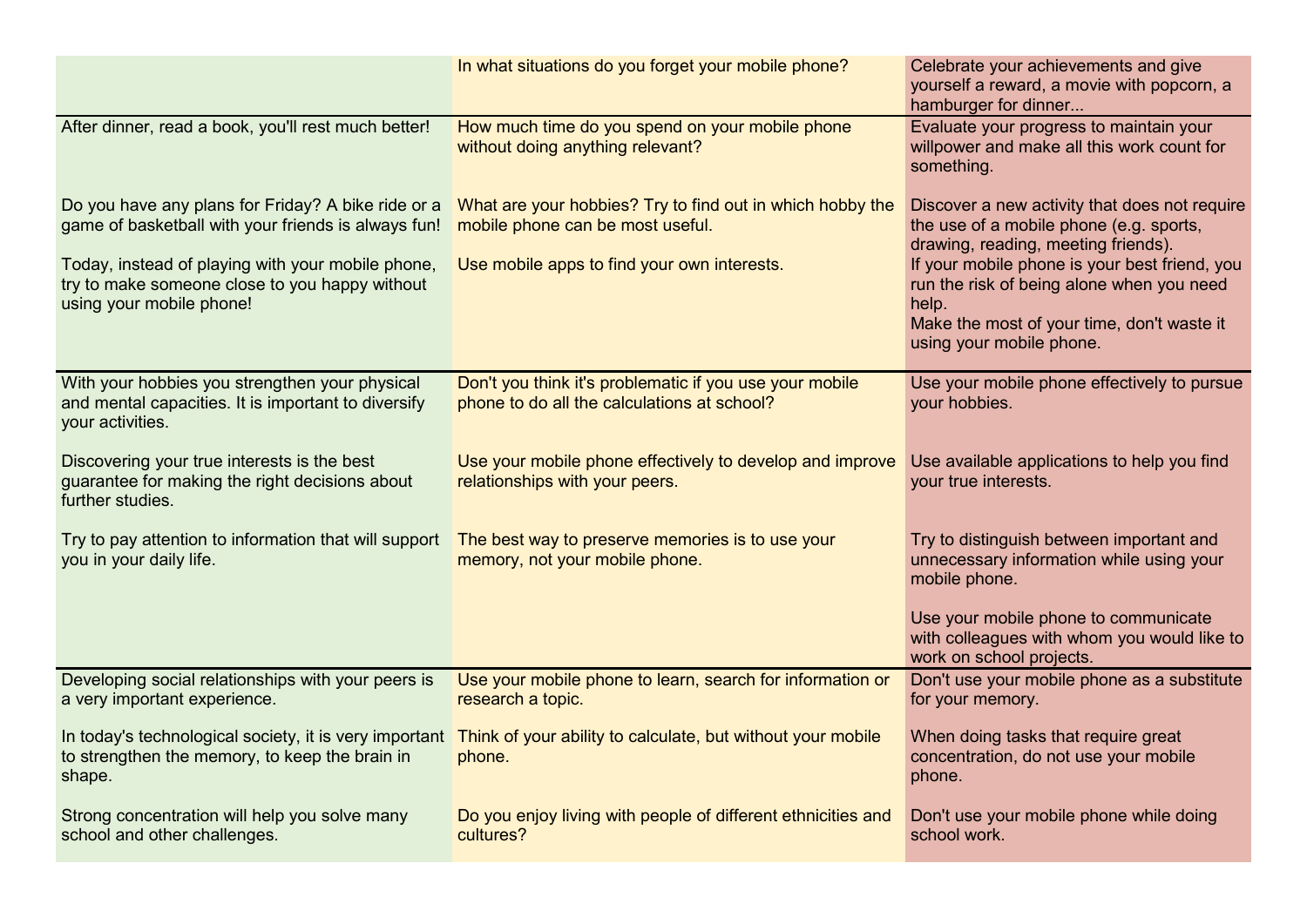|                                                                                                                                 |                                                                                                                       | Do not use your mobile phone to do all the<br>calculations.                                                                                                                                          |
|---------------------------------------------------------------------------------------------------------------------------------|-----------------------------------------------------------------------------------------------------------------------|------------------------------------------------------------------------------------------------------------------------------------------------------------------------------------------------------|
| look up information about your homework).                                                                                       | Make good use of your mobile phone (e.g. you can How do you spend your time on holiday? Do you go to<br>summer camps? | Recognise when you are using your mobile<br>as a defence, don't hide behind your mobile.                                                                                                             |
| Spend your time on what is really worthwhile.<br>Disconnect.                                                                    | Have you ever collaborated in a social cause? Would you<br>like to collaborate?                                       | If you don't leave the comfort of your home,<br>you will miss out on experiences that can<br>enrich you.                                                                                             |
| Reward yourself and set a specific time of the day<br>to do your reading of interest such as blogs, news,<br>interesting videos | Do you think you use your mobile phone too often while<br>spending time with your friends?                            | Pay attention to what's going on around<br>you. You can make a difference without<br>using your mobile phone.<br>Do not use your mobile phone when you<br>are with your friends, only exceptionally. |
| It is important to respect people from different<br>cultures and social strata.                                                 | Do you think you reach for your mobile phone too often<br>when you are impatient?                                     | It is important to use your mobile phone in<br>urgent situations (calling for medical help,<br>fire brigade, etc.).                                                                                  |
| It is important to participate in summer camps and<br>student trips.                                                            | Think about whether you use your mobile phone too often<br>when you are on holiday.                                   | When you are on holiday, don't use your<br>mobile phone.                                                                                                                                             |
| It is important to participate in environmental or<br>social causes.                                                            | Would you say you pay too much attention to your online<br>friends versus real friends?                               | Don't spend too much energy and time<br>growing your online friends list.                                                                                                                            |
| Developing good relationships with your friends is<br>very important for your future life.                                      | Do you think your mobile phone means more to you than<br>your family and friends?                                     | Make sure that your main daily emotion is<br>not related to mobile phone use.                                                                                                                        |
| It is important to define for yourself what is urgent<br>and important in your life.                                            | Think about your priorities. People come first, don't they?<br>The mobile can wait.                                   | Try to spend more time with family and<br>friends than with your mobile phone.                                                                                                                       |
| Holidays and days off are a time to be with your<br>loved ones and to explore the new environment<br>around you. Experience it. | Forget your mobile phone when you are with your friends.<br>Make the most of your time and respect theirs.            | Don't use your phone to constantly collect<br>"likes".                                                                                                                                               |
| It is important to be aware of who your real friends<br>are.                                                                    | Ask your family if they think you use your mobile phone<br>too much.                                                  | Even if you feel impatient from time to time,<br>don't pick up your mobile phone in such<br>situations.                                                                                              |
| Find the daily emotions that are based on your<br>inner desires and enjoy them fully.                                           | Ask your friends if they think you use your mobile phone a<br>lot.                                                    | Remember that you come first, so leave<br>your mobile phone out of the routine until<br>after breakfast.                                                                                             |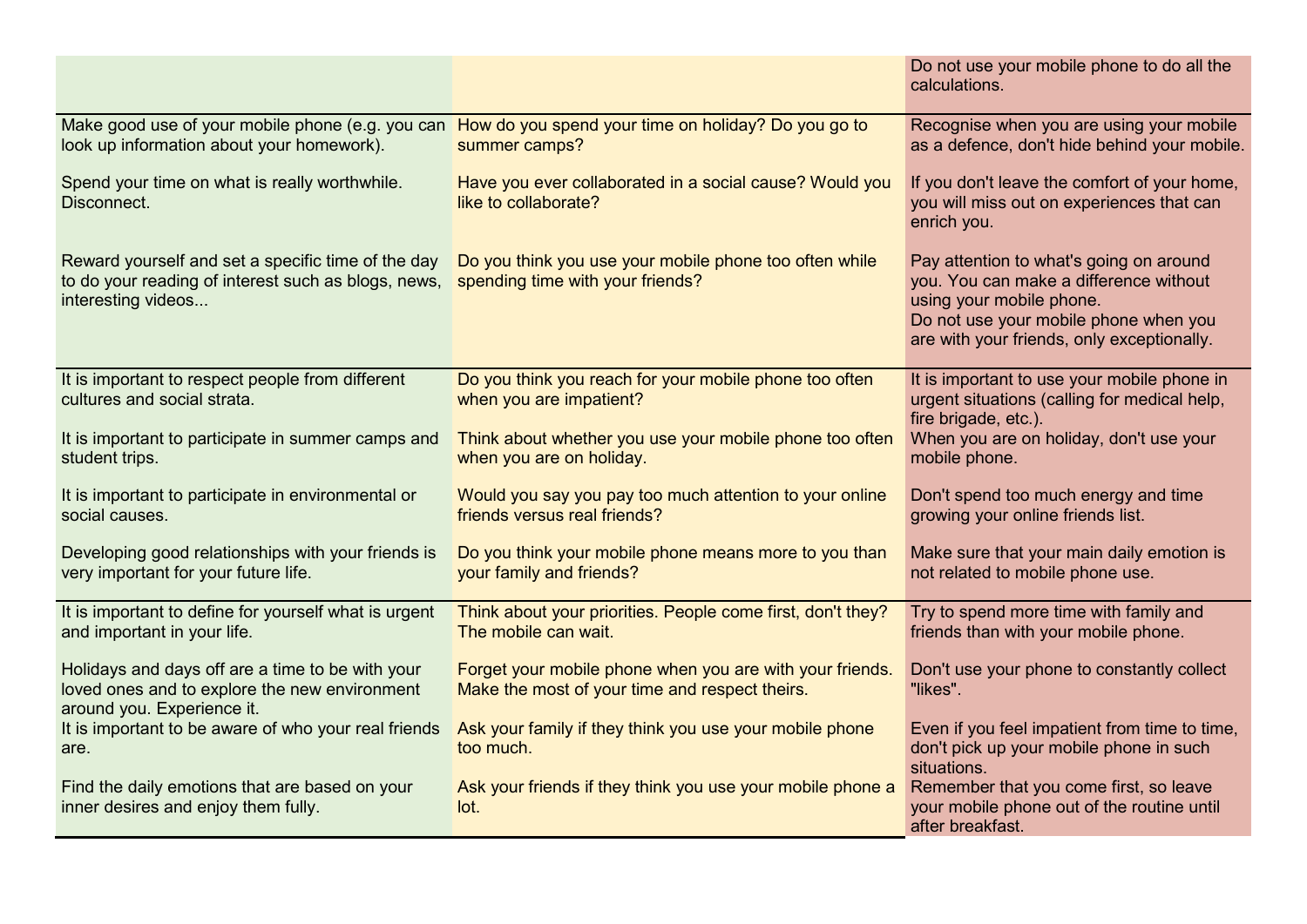| Family and friends should play a very important<br>role in your life.                                                               | Ask your family to buy you an alarm clock: take your<br>mobile phone off your bedside table, it will help you sleep<br>better, you will avoid temptations? | Ask your family for help and monitor your<br>usage time. They will help you set a<br>schedule.                                       |
|-------------------------------------------------------------------------------------------------------------------------------------|------------------------------------------------------------------------------------------------------------------------------------------------------------|--------------------------------------------------------------------------------------------------------------------------------------|
| It is important what your family and true friends<br>think and say about you; but, above all, what you<br>yourself think about you. | Are there family rules on mobile phone use?                                                                                                                | Understands and respects the rules of<br>mobile phone use.                                                                           |
| At mealtimes, enjoy your food and your family -<br>turn off the screens!                                                            | Do adults set a good example when using mobile<br>phones?                                                                                                  | If you are aware of what is wrong, change it,<br>do it differently!                                                                  |
| At the end of the day, rest and take the opportunity<br>to talk with your family about your day.                                    | Can you put yourself in the shoes of others? Do you<br>respect others?                                                                                     | To avoid conflict, empathy and respect are<br>essential.                                                                             |
| Tell your friends how you manage to make good<br>use of your mobile phone.                                                          | Do you think you use your mobile phone effectively as a<br>tool to help you find out what you do well?                                                     | Use your mobile to find out what you do<br>well.                                                                                     |
| Family rules are important when they are<br>understood and respected.                                                               | Use your mobile phone to participate in positive<br>community or social events.                                                                            | Use your mobile to discover what interests<br>you most.                                                                              |
| Good examples of people we respect are good<br>examples to follow.                                                                  | It's not essential to follow too many mobile trends, is it?                                                                                                | Use the mobile phone to actively participate<br>in positive actions in the community or<br>society (e.g. volunteering).              |
| Respect and empathy are values that make you<br>feel a better person.                                                               | Try to avoid looking at your mobile phone automatically<br>when you are alone.                                                                             | Do not look at your mobile phone whenever<br>you are alone.                                                                          |
| is very significant for your further education.                                                                                     | Discovering your true talents; what you are good at Worried about missing something important when you're<br>not connected to your mobile?                 | Don't use your mobile phone to follow every<br>possible trend on the Internet.                                                       |
| Knowing how to be alone without feeling lonely is<br>a great quality to acquire.                                                    | Would you say your life is worse if you are not connected<br>to your mobile phone?                                                                         | If you are not constantly on your mobile<br>phone, don't be afraid of missing something<br>important.                                |
| It is not necessary to follow all the trends that<br>appear in the media.                                                           | Do you have a habit of spending every spare moment<br>using your mobile phone when you have no obligation?                                                 | Don't become obsessed with the desire to<br>be part of every group, event or trend that is<br>only virtual and therefore artificial. |
| Your existence as a living being and a young<br>person is worth much more than any kind of<br>technology.                           | Don't give too much importance to your virtual friends<br>when it comes to shaping your self-image.                                                        | If you find yourself in a situation with no<br>obligations, don't use your mobile phone<br>always and quickly.                       |